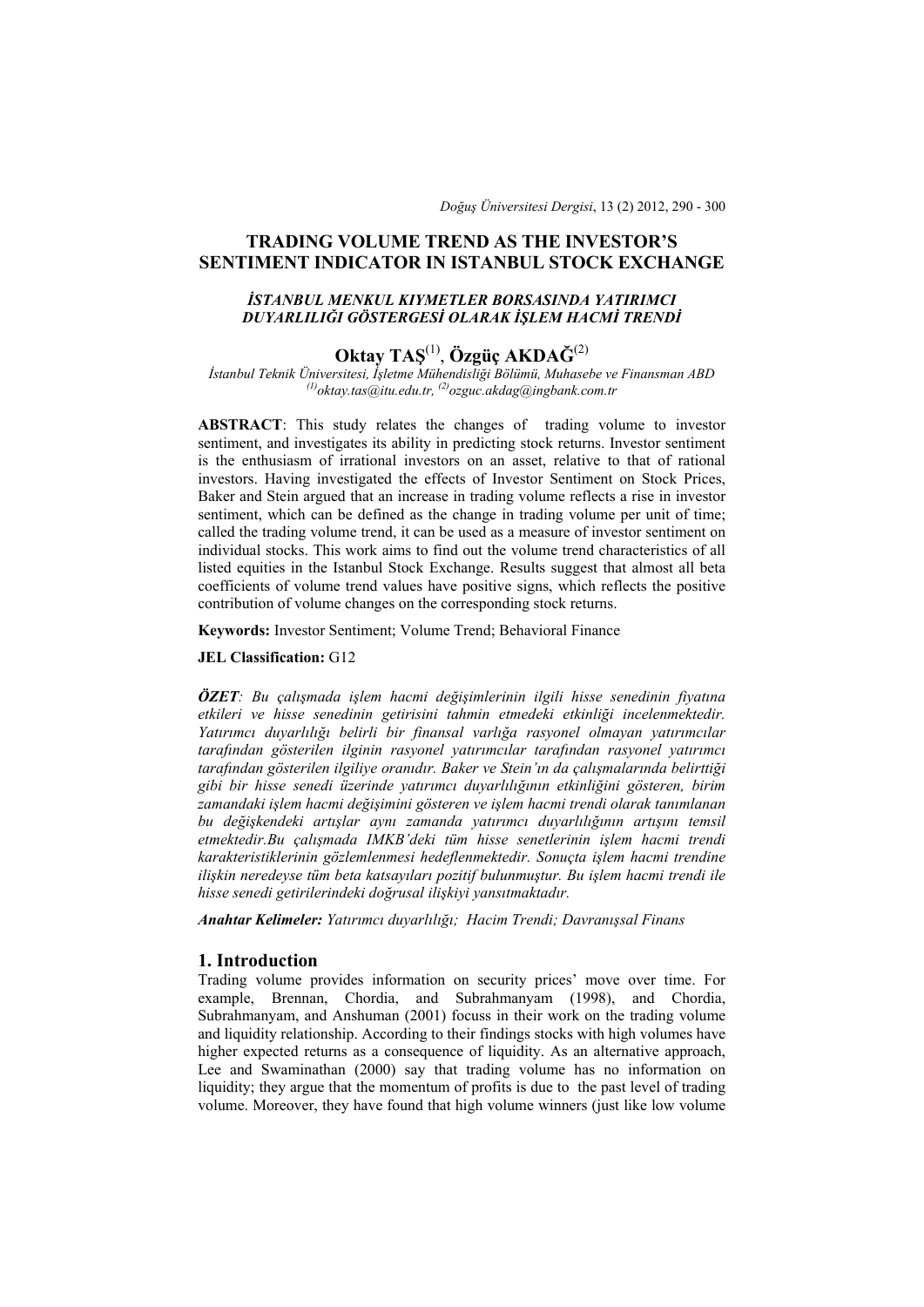losers) are likely to have faster price reversals in the long term, which should not be interpreted as the effect of liquidity.

In this paper, an alternative approach for trading volume and stock returns is used. This work mainly focuses on the cross section of the explanatory effect of volume trend. However, previous works mostly omit the cross section analysis of volume trend betas.

Investigated by Baker and Stein (2004) argues that market liquidity that is measured by trading volume could be an indicator of investor sentiment; however it is also used as a liquidity indicator. In the model of Baker and Stein (2004), there are two types of investors: rational investors and overconfident investors. Both types of investors have positive weights on the pricing function of the underlying security but the overconfident investors exceed their own information. They trade more as the returns and their beliefs are in line, and gain a greater weight on the pricing function. Overconfident investors' transactions drive security prices up and lower the price impact of trades. Higher prices lead to lower expected returns. Likewise, lower prices attract more trading volume. Because of short-sales constraints on the market, the rational investors cannot counteract the overconfident investors. So the investor sentiment becomes very high, the overconfident investors dominate the market, which is characterized with high liquidity and high trading volume. Therefore increase in trading volume reflects the participation of overconfident investors in the market, and indicates an increase in investor sentiment.

#### **2. Literature Review**

There are numerous works such as Zweig (1973), Lee, Shleifer, Thaler (1991), Baker and Stein (2004), and Brown and Cliff (2005) that model the market as participation of two counterparties, which mostly agree on the fact that, when investor sentiment becomes high, investor heterogeneity increases as well. On the other hand, the volume literature suggests that investor heterogeneity contributes to trading volume (e.g., Karpoff (1986) and Harris and Raviv (1993)). It is widely recognized in the literature that measuring liquidity directly is difficult if not impossible (e.g., Kyle (1985), Amihud (2002) and Pastor and Stambaugh (2003)). There are numerous definitions to liquidity, such as "immediacy of exchange" (Demsetz, 1968) or the service that "makes quick exchange possible" (Smidt, 1968).

Just like liquidity, sentiment is also a very elusive concept that depends on trading volume. This makes it hard to distinguish the effect of liquidity and sentiment in the price movement of a stock. Accoording to Smidt (1968), sentiment leads to speculative bubbles. For Zweig (1973), it comes from investors' biased expectations on asset values. And for Black (1986), it is the noise in financial markets. Generally, investor sentiment refers to investors' propensity to speculate or investors' optimism/pessimism about stocks (Baker and Stein (2004)). Lee, Shleifer and Thaler (1991) define investor sentiment as the component of investors' expectations about asset returns that are not justified by fundamentals. Baker and Stein (2004) define investor sentiment as investors' misevaluation on an asset.

All in all investor sentiment is the difference between the actual and theoretical price of a security. Two groups of investors exist in a market, where one holds rational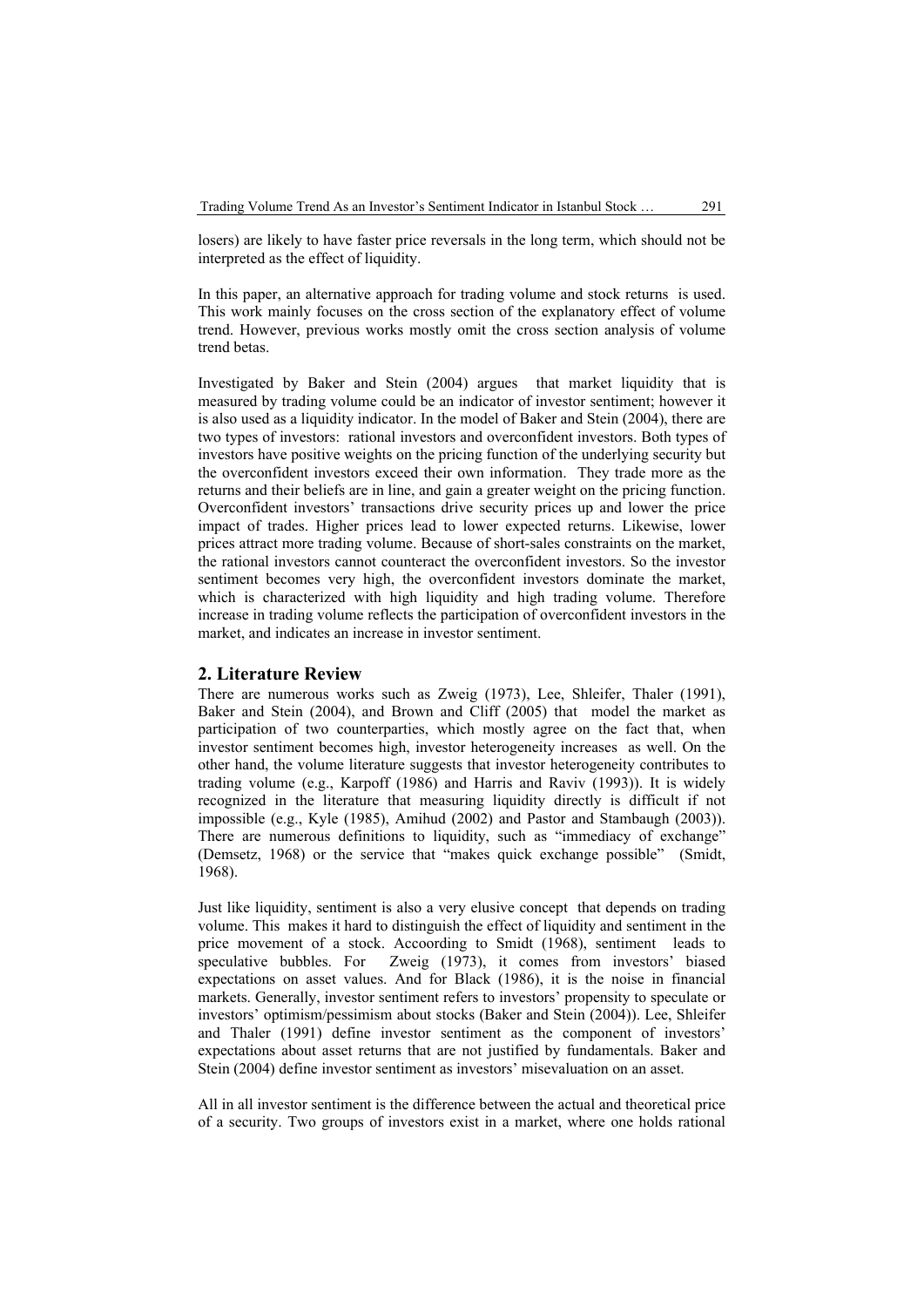expectations on an asset's value and the other makes biased valuations. In this case, it is equivalent to saying that investor sentiment reflects the valuation difference between the two groups of investors (Zweig (1973), Lee, Shleifer and Thaler (1991), Baker and Stein (2004), and Brown and Cliff (2005)).

Miller (1977) argues that stock prices reflect only the most optimistic opinions among investors when short-sales constraints are present. When investors become more optimistic, i.e., when investor sentiment becomes high, stock prices rise. It This means that there should be a positive relation between investor sentiment and stock returns. Baker and Stein (2004) and Brown and Cliff (2005) assume that there are two such types of investors and find that expected stock returns will diminish if the beginning investor sentiment is high.

De Long, Shleifer, Summers, and Waldman (1990) model two types of investors on the market: Rational and irrational (noise) investors. Irrational investors, are subject to the influence of sentiment. But the rational investors are not to trades of irrational investors create extra risk or volatility that the rational investors are likely to escape from. Since different stocks are subject to different extents of noise trader risk, investor sentiment affects stocks differently in the cross section. Lee, Shleifer and Thaler (1991) investigate this prediction by examining the relation between closedend fund discounts and small firm returns, both arguably reflecting the sentiment of individual investors. Baker and Stein (2004) also argue that investor sentiment affects asset prices in the cross section.

On the empirical side, Lee, Shleifer and Thaler (1991) find a significant relation between closed-end fund discounts and small firm returns, confirming the prediction of De Long, Shleifer, Summers and Waldman (1990). Neal and Wheatley (1998) also find that closed-end fund discounts predict the size premium. However, Swaminathan (1996) documents that the information contained in closed-end fund discounts is related to expectations on future earnings growth and inflation, which suggests that investor sentiment may not be the sole reason explaining the relation between closed-end fund discounts and small firm returns. Brown and Cliff (2005) find that investor sentiment does not predict short-term market returns at weekly and monthly intervals but that investor sentiment predicts long-term market returns at the next two to three years. They attribute these findings to limited arbitrage in the long-run but not in the short term.

Nevertheless, Brown and Cliff (2005) use the Kalman filter and the principal components analysis to construct their composite sentiment measures based on survey data, IPO activities and other technical indicators. They examine the relations between the composite sentiment measures and market returns by VAR systems. Whether their composite sentiment measures capture the underlying but unobservable investor sentiment is arguable, however. Unless investor sentiment drives the sentiment proxies at the same time or with the same time lag, their composite sentiment measures may end up noisier than a single sentiment proxy.

Nevertheless, researchers also use the level of trading volume as a liquidity measure. First, extant models suggest that trading volume can be one aspect of liquidity (e.g., Stoll (1978) and Amihud and Mendelson (1986)). Second, trading volume has negative relations with transaction costs, another aspect of liquidity (e.g., Chordia,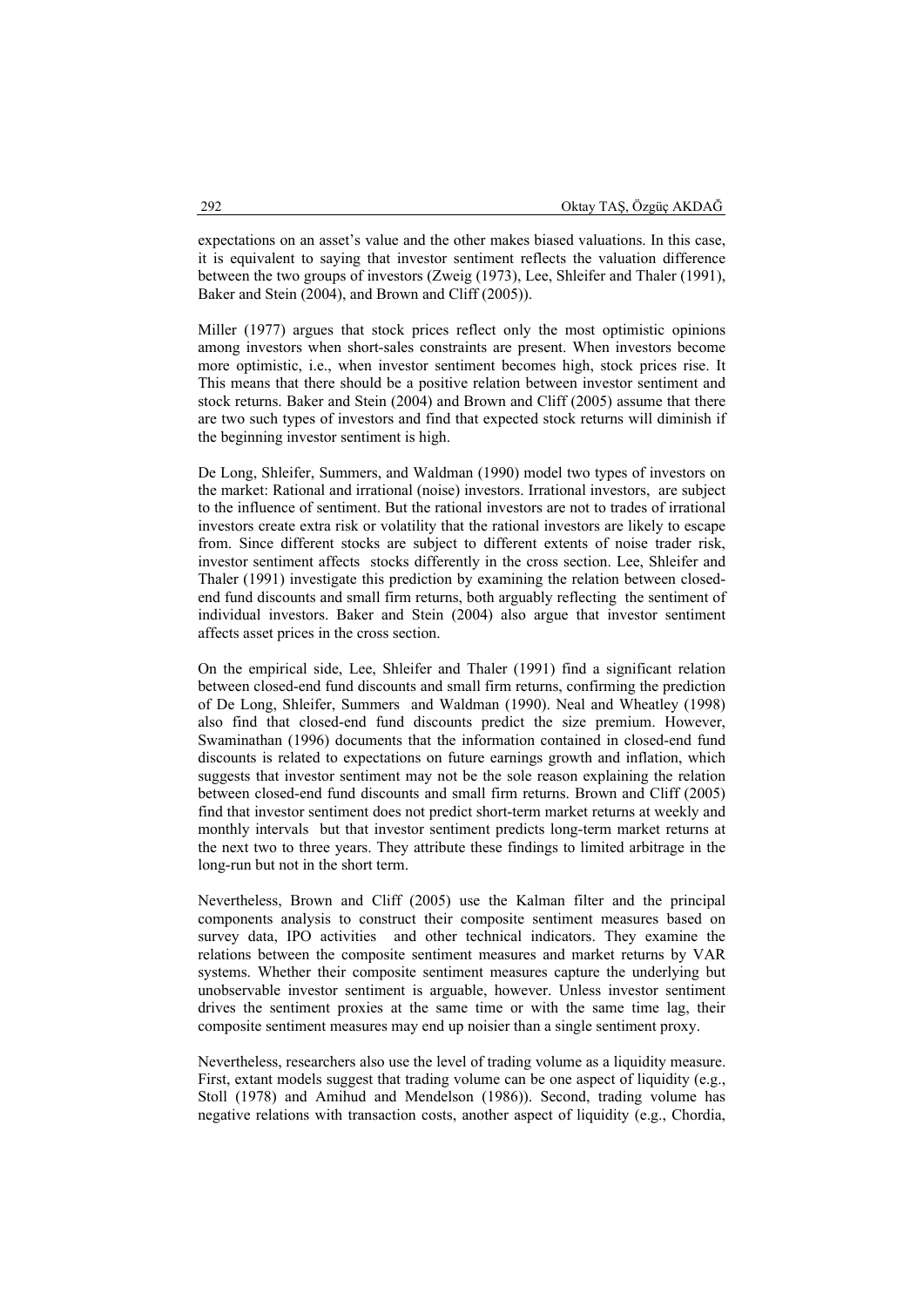Roll, and Subrahmanyam (2000)).To differentiate the information contained in trading volume as either liquidity-related or sentiment-related, the trend on the trading volume series of a stock is used as the sentiment measure on that stock. It is called the trading volume trend. The trading volume trend by definition is the average change on trading volume per unit of time. It reflects the average propensity of investors to trade. It is a better sentiment measure than the level of trading volume for the following reasons: First, it reflects the movement of overconfident investors on the market in the framework of Baker and Stein (2004). Second, the sentiment literature suggests that the formation of investor sentiment is likely through a process over time (e.g., Smidt ((1968) and Brown and Cliff (2005)). The trading volume trend can summarize the process rather than being a snap- shot on the process. Third, stocks in the cross section can have the same level of trading volume but very different trading volume trends over a period of time. The trading volume trend thus mitigates the problem of mixing investor sentiment information with liquidity information. In the next chapter the construction of the trading volume trend for individual stocks is explained.

### **3. Data and Methodology**

The framework of Chordia, Subrahmanyam and Anshuman (2001) is being adopted in this paper for examining the cross-sectional relation between the trading volume trend and expected stock returns. Some removals and additions are made from the principal model of Chordia, Subrahmanyam and Anshuman (2001).

The sample in this work includes 317 common stocks listed on the Istanbul Stock Exchange (ISE) from January 2005 to December 2009. Including numerous downward and upward trends, this period is appropriate for representing the effects of sentiment on stock returns.

Weekly closing price data are obtained from FINNET database on ISE for time series analysis and end of year fundamental analysis data is obtained from ISE website for cross sectional analysis.

**RETURN**  $R_t$ : the raw return of a stock in week *t*.

**AR(1)**  $R_{t-1}$ : return of the last week, as a control variable for autocorrelation.

**D\_DOLLAR**  $\mathcal{S}_t$ : the raw return of USD in week *t*.

**D\_INDEX**  $M_t$  **:** the raw return of ISE-100 index in week *t*.

**D\_VOLUME**  $DY_t$ : the natural logarithm of the weekly volume in Turkish Lira divided by the volume of previous week.

**VOLUME**  $V_t$ : total amount of shares traded within the week t in Turkish Lira

**VOL\_STD**  $\sigma^{V}$ <sub>t</sub>: standard deviation of the weekly volumes of a stock annually.

**TURNOVER**  $T_t$ : the natural logarithm of share turnover of a stock in week *t*.

Turnover in week *t* is defined as the share trading volume of a stock in month *t*  divided by the number of shares outstanding for the stock at the end of month *t*.

**TURN STD**  $\sigma^T t$ : the natural logarithm of the coefficient of variation of turnover for a stock over the period from week *t-52* to week *t-2*. If any of the turnover of a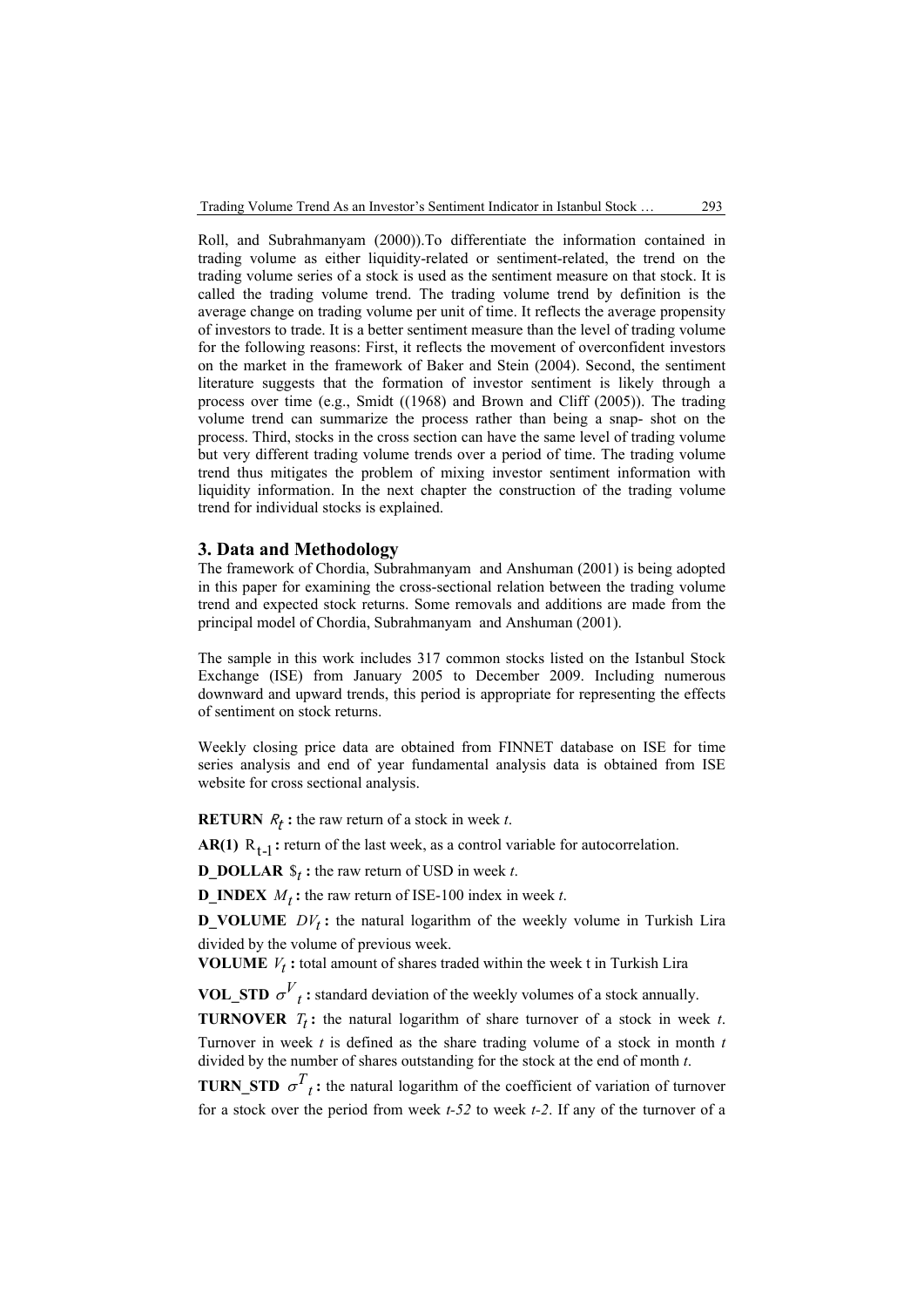stock in week *t-52* to week *t-2* is missing, TURN\_STD is redefined over the remaining observations.

**RET STD**  $\sigma^{R}$  *t* : the natural logarithm of the standard deviation of daily returns for a stock in the last month.

**ZERO**  $Z_t$ : The proportion of zero returns as defined by Lesmond, Ogden and

Trzcinka (1999), the number of days where no price changes occured divided by the total number of days in sample range.

**ROLL**  $RL_t$ : The Roll spread as defined by Roll(1984) within the period of last 52 weeks.

Our main interest is the coefficient of D\_VOLUME which represents the effect of investor sentiment on the return of stock. All independent variables except D\_VOLUME are controlling variables, which are related with investor sentiment in previous works. After controlling for various effects of potential factors on investor sentiment, we investigate whether D\_VOLUME is still remain as a significant factor on investor sentiment. The bigger the value of the coefficient of D\_VOLUME the more the stock price is being effected by investor sentiment.. If there is any significant effect of D\_VOLUME, in spite of the existence of the above mentioned indicators, then we could argue that there is independent information content of D\_VOLUME.

Moreover, the coefficients of D\_VOLUME among different stocks may vary according to different properties of stocks. In the second stage, these differences are going to be examined. For example, effects of the fundamental indicators such as liability ratios or size of the company etc. are likely to affect the sentiment effect on stocks.

## **4. Results**

The results of the regression model below is presented in Table 1. First, the insignificant coefficients are suppressed to zero, in order to exclude unnecessary data. So the number of observations are different in Table.1 for each variable. The variables with few observations contain more insignificant observations and vice versa.

$$
R_t = \beta_0 + \beta_1 R_{t\!-\!1} + \beta_2 \$_t + \beta_3 M_t + \beta_4 D V_t + \beta_5 V_t + \beta_6 \sigma^V_t + \beta_7 T_t + \beta_8 \sigma^T_t + \beta_9 \sigma^R_t + \beta_{10} Z_t + \beta_{11} R L_t
$$

Obviously, the most effective variable is D\_INDEX, which represents the market return. 287 of 317 observations are significant for market return as expected. Mean of the coefficient of D\_INDEX is 0.5071 which proves the positive relation between market and individual stocks. The second variable with most significant observations is D\_VOLUME which represents Investor Sentiment in the model. About 80% of observations are significant for D\_VOLUME, with a mean of 0.0391. 245 observations have positive coefficients and only 2 observations are negative. 70 observations are insignificant. Volume and Turnover have 130 and 92 significant observations respectively, which represent liquidity in the model. Less than one third of the observations represent autoregressive pattern in weekly returns.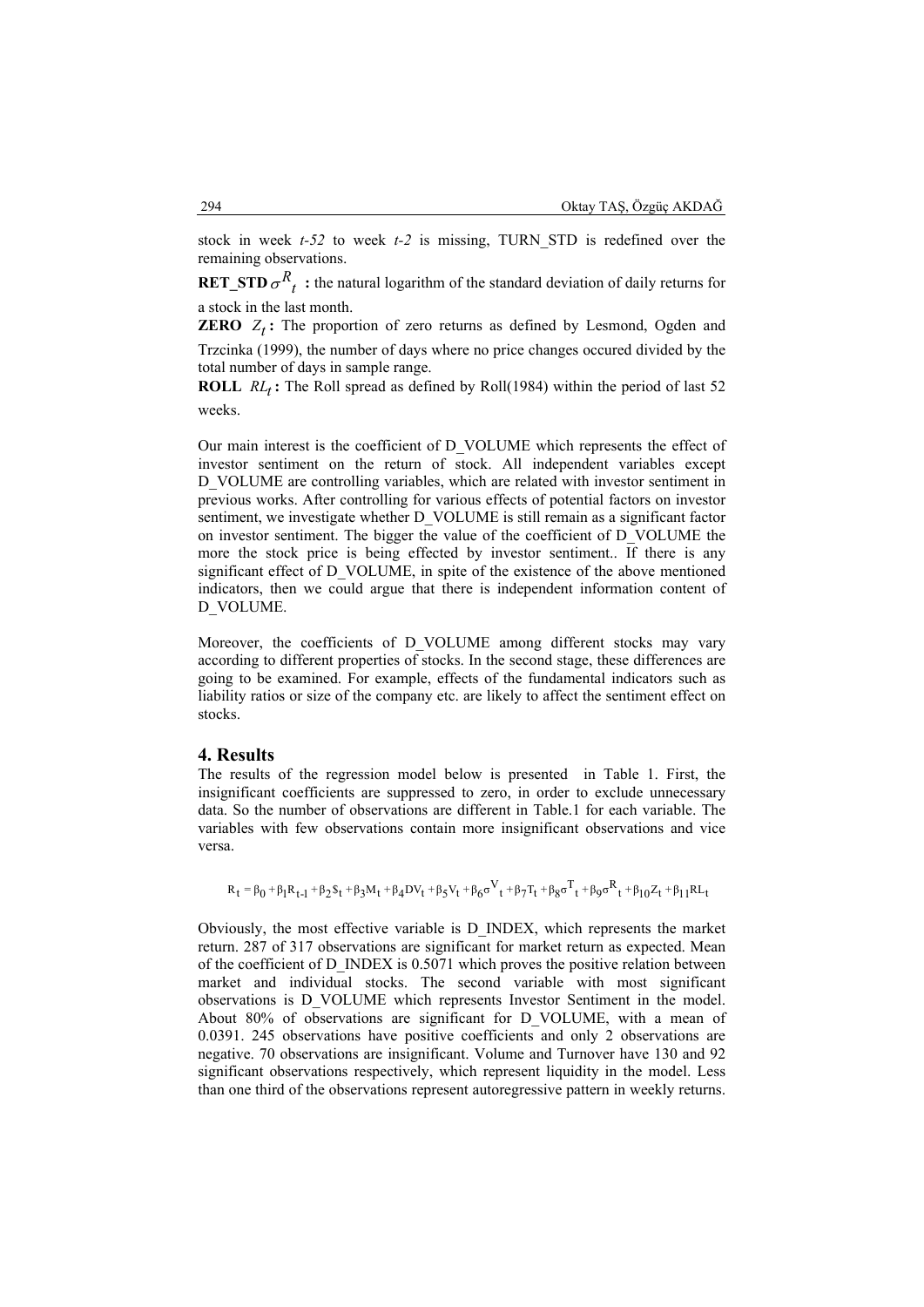Level of volume is also an important variable for explaining the variance of stock returns. The next most effective variable is the change in USD exchange rate.

|                  | N   | <b>Minimum</b> | <b>Maximum</b> | Mean      | <b>Std. Deviation</b> |
|------------------|-----|----------------|----------------|-----------|-----------------------|
| $\mathcal{C}$    | 49  | $-0.32$        | 0.92           | $-0.0187$ | 0.17331               |
| D DOLLAR         | 111 | $-1.09$        | 0.95           | $-0.5140$ | 0.25350               |
| D INDEX          | 287 | 0.18           | 1.11           | 0.5071    | 0.15985               |
| <b>D VOLUME</b>  | 247 | $-0.05$        | 0.99           | 0.0391    | 0.10217               |
| <b>VOLUME</b>    | 130 | $-0.08$        | 0.40           | 0.0079    | 0.03877               |
| <b>TURNOVER</b>  | 92  | $-13.16$       | 30.04          | 0.6670    | 4.52559               |
| <b>TURN STD</b>  | 43  | $-7.48$        | 17.27          | 2.1954    | 4.62524               |
| VOL STD          | 76  | 0.00           | 0.00           | 0.0000    | 0.00000               |
| <b>RET STD</b>   | 52  | $-6.61$        | 2.83           | 0.2967    | 1.71602               |
| <b>ZERO</b>      | 30  | $-0.19$        | 0.16           | 0.0551    | 0.09144               |
| <b>ROLL</b>      | 57  | $-1.31$        | 1.03           | 0.0146    | 0.33767               |
| AR               | 99  | $-0.77$        | 0.18           | $-0.2483$ | 0.10867               |
| Total No of Obs. | 317 |                |                |           |                       |

**Table 1. Descriptive Statistics of Beta Coefficients** 

Investor sentiment is said to be affected by firm size. Firms with big market capitalization tend to be less vulnerable to investor sentiment. In order to test this property of investor sentiment, the biggest 30 firms' volume trend will be compared with the rest of the companies. As stated before, volume trend (D\_VOLUME) is the natural logarithm of the weekly volume in Turkish Lira divided by the volume of previous week. Results are given in the table below.

| Table 2. Independent Sample T-test for XU030 and XU100 Members |  |  |
|----------------------------------------------------------------|--|--|
|----------------------------------------------------------------|--|--|

|               |             |     | Mean   | <b>Std. Deviation</b> | <b>T-Stat</b> |
|---------------|-------------|-----|--------|-----------------------|---------------|
| <b>VOLUME</b> | <b>REST</b> | 287 | 0.0335 | 0.09568               | 0.000         |
|               | XU030       | 30  | 0.0015 | 0.01365               |               |
| <b>VOLUME</b> | <b>REST</b> | 217 | 0.0342 | 0.08795               | 0.281         |
|               | XU100       | 100 | 0.0222 | 0.09914               |               |

Mean Volume Trend coefficient for XU030 member stocks is 0.15%. However, the rest of the stocks have a mean value of 3.35%, which supports the previous observations on the effect of firm size on investor sentiment. Members of XU030, in other words firms with high market capitalization are seemingly less vulnerable to investor sentiment. The corresponding coefficient 0.15% is very close to zero, when compared to the rest of the stocks. However the difference is not significant for XU100, which is the index of the biggest 100 stocks in Istanbul Stock Exchange. The average market capitalization of XU100 is less than XU030 companies. Because market capitalization values of the first 30 companies are higher than the following 70 companies in XU100 by definition and the significance of the investor sentiment coefficient drops accordingly. The difference between standard deviations of XU030 and XU100 member stocks is also noticeable. Standard deviation for XU030 stocks was 1.37%, however the standard deviation for XU100 stocks increases up to 9.91%. This means the similarity of investor sentiment coefficient within the group lessens.

Another way of stock grouping is classification by means of the sectors. In this classification the ISE stocks can be grouped into 4 main sets, which are Industrial, Services, Finances and Technology. The basic descriptive statistics for these groups are given in Table 3 below.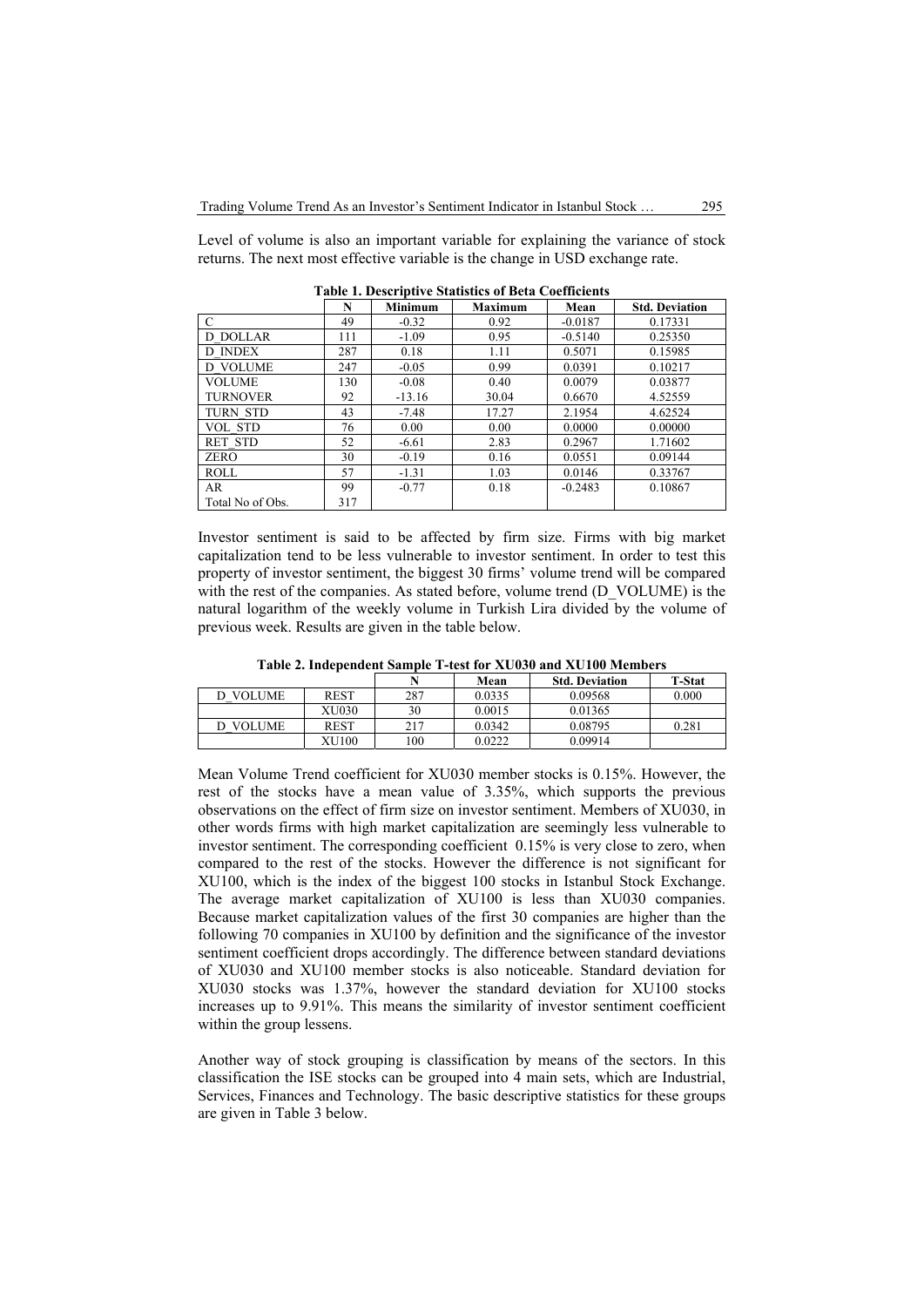|            | N   | Mean   | Std.<br><b>Deviation</b> |         |           |        | 95% Confidence<br><b>Interval for Mean</b> | Min  | Max |
|------------|-----|--------|--------------------------|---------|-----------|--------|--------------------------------------------|------|-----|
|            |     |        |                          | Error   | Lower     | Upper  |                                            |      |     |
| Industry   | 140 | 0.0269 | 0.08282                  | 0.00700 | 0.0130    | 0.0407 | 0.00                                       | 0.99 |     |
| Services   | 35  | 0.0382 | 0.11539                  | 0.01950 | $-0.0014$ | 0.0779 | 0.00                                       | 0.69 |     |
| Finances   | 63  | 0.0109 | 0.01532                  | 0.00193 | 0.0071    | 0.0148 | $-0.05$                                    | 0.05 |     |
| Technology |     | 0.0204 | 0.01241                  | 0.00374 | 0.0121    | 0.0287 | 0.00                                       | 0.04 |     |
| Total      | 249 | 0.0241 | 0.07624                  | 0.00483 | 0.0146    | 0.0337 | $-0.05$                                    | 0.99 |     |

**Table 3. Descriptive Statistics of D\_Volume Coefficients According to Sectors** 

More than half of the stocks belong to Industry group, and the second biggest group is Finances, which consists of about one quarter of all observations. Stocks belonging to Finances have a mean of 1.09%, whereas rest of the stocks have means over 2%, in which Services' mean value is approximately 4%. So Finances group seems to differ from other groups. In order to check this hypothesis analysis of variance is made for four groups. As seen in Table 4, the difference among sectors are not significant, so the hypothesis that all groups are of the same distribution cannot be rejected.

|                | TRAIN RIEGO LE RIE D'AUGURE CAMININING TRANSIQUE LA PRANTIS |     |                    |      |       |
|----------------|-------------------------------------------------------------|-----|--------------------|------|-------|
|                | <b>Sum of Squares</b>                                       |     | <b>Mean Square</b> |      | Sig.  |
| Between Groups | 0.019                                                       |     | 0.006              | .100 | 0.350 |
| Within Groups  | .422                                                        | 245 | 0.006              |      |       |
| Total          | .441                                                        | 248 |                    |      |       |

| Table 4. ANOVA for D_Volume Coefficients According to Sectors |  |  |  |
|---------------------------------------------------------------|--|--|--|
|                                                               |  |  |  |

In order to look further for the multiple comparisons among each group, LSD posthoc test is used. The findings are as follows;

| (I) SECTOR        | (J) SECTOR        | Mean         | <b>Std. Error</b> |         | 95% CI     |              |  |
|-------------------|-------------------|--------------|-------------------|---------|------------|--------------|--|
|                   |                   | $Diff.(I-J)$ |                   | Sig.    | Lower      | <b>Upper</b> |  |
| <b>INDUSTRY</b>   | <b>SERVICES</b>   | $-0.01135$   | 0.01440           | 0.43122 | $-0.03971$ | 0.01701      |  |
|                   | <b>FINANCES</b>   | 0.01596      | 0.01156           | 0.16872 | $-0.00681$ | 0.03872      |  |
|                   | TECHNOLOGY        | 0.00648      | 0.02386           | 0.78616 | $-0.04051$ | 0.05347      |  |
| <b>SERVICES</b>   | <b>INDUSTRY</b>   | 0.01135      | 0.01440           | 0.43122 | $-0.01701$ | 0.03971      |  |
|                   | <b>FINANCES</b>   | 0.02731      | 0.01606           | 0.09038 | $-0.00433$ | 0.05895      |  |
|                   | TECHNOLOGY        | 0.01783      | 0.02634           | 0.49899 | $-0.03404$ | 0.06971      |  |
| <b>FINANCES</b>   | <b>INDUSTRY</b>   | $-0.01596$   | 0.01156           | 0.16872 | $-0.03872$ | 0.00681      |  |
|                   | <b>SERVICES</b>   | $-0.02731$   | 0.01606           | 0.09038 | $-0.05895$ | 0.00433      |  |
|                   | <b>TECHNOLOGY</b> | $-0.00948$   | 0.02490           | 0.70382 | $-0.05852$ | 0.03956      |  |
| <b>TECHNOLOGY</b> | <b>INDUSTRY</b>   | $-0.00648$   | 0.02386           | 0.78616 | $-0.05347$ | 0.04051      |  |
|                   | <b>SERVICES</b>   | $-0.01783$   | 0.02634           | 0.49899 | $-0.06971$ | 0.03404      |  |
|                   | <b>FINANCES</b>   | 0.00948      | 0.02490           | 0.70382 | $-0.03956$ | 0.05852      |  |

**Table 5. Post-Hoc for D\_Volume Coefficients According to Sectors**

In spite of not rejecting the null hypothesis, the difference between Services and Finances are almost significant with %9.04. Yet the degree of significance is not lower than the %5 threshold. So the individual differences in Table 5 are also not significantly different from each other, supporting the findings of ANOVA in Table 4.

In addition to the above categories, stocks are also divided into subgroups in each sector. First Industry sector is divided into seven subsectors; Food-Beverage (XGIDA), Textile-Leather (XTEKS), Paper-Wood (XKAGT), Chemistry (XKMYA), Cement (XTAST), Metal (XMANA) and Machinery (XMESY). Descriptive statistics of all subsectors are given below;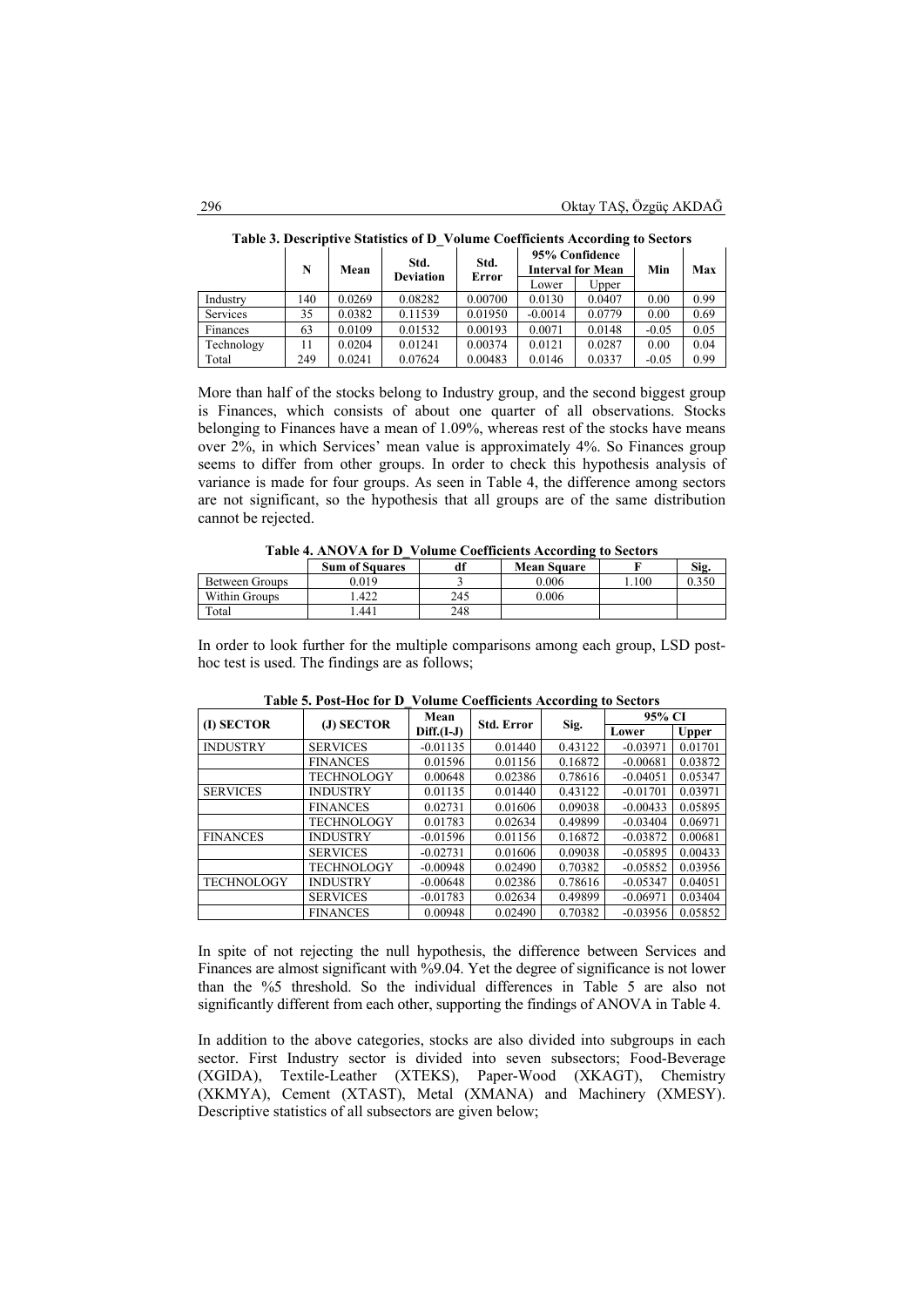|              | N   | Mean   | Std.             | Std.    |                | 95% Confidence<br><b>Interval for Mean</b> |      | Max  |
|--------------|-----|--------|------------------|---------|----------------|--------------------------------------------|------|------|
|              |     |        | <b>Deviation</b> | Error   | Lower<br>Bound | Upper<br>Bound                             | Min  |      |
| XGIDA        | 19  | 0.0275 | 0.01498          | 0.00344 | 0.0203         | 0.0347                                     | 0.00 | 0.05 |
| <b>XTEKS</b> | 16  | 0.0274 | 0.01650          | 0.00413 | 0.0187         | 0.0362                                     | 0.01 | 0.08 |
| <b>XKAGT</b> | 16  | 0.0267 | 0.01007          | 0.00252 | 0.0214         | 0.0321                                     | 0.01 | 0.05 |
| <b>XKMYA</b> | 20  | 0.0153 | 0.01174          | 0.00263 | 0.0098         | 0.0208                                     | 0.00 | 0.05 |
| <b>XTAST</b> | 26  | 0.0113 | 0.01083          | 0.00212 | 0.0069         | 0.0156                                     | 0.00 | 0.03 |
| <b>XMANA</b> | 15  | 0.0198 | 0.01011          | 0.00261 | 0.0142         | 0.0254                                     | 0.00 | 0.03 |
| <b>XMESY</b> | 24  | 0.0162 | 0.01422          | 0.00290 | 0.0102         | 0.0223                                     | 0.00 | 0.04 |
| Total        | 136 | 0.0197 | 0.01407          | 0.00121 | 0.0173         | 0.0220                                     | 0.00 | 0.08 |

**Table 6. Descriptive Statistics of D\_Volume Coefficients According to Subsectors of Industry** 

All subgroups of Industry Sectors are almost equally distributed by means of number of observations. The smallest number of observation is 15 (XMANA), and the biggest is 26 (XTAST). On the other hand, the beta coefficients are between 1- 2% for XKMYA, XTAST, XMESY and XMANA; and between 2-3% for XGIDA, XTEKS and XKAGT. Analysis of variance among subsectors are as follows;

**Table 7. ANOVA for D\_Volume Coefficients According to Subsectors of Industry** 

|                | Sum of<br>Squares | Df  | Mean Square |       | Sig.  |
|----------------|-------------------|-----|-------------|-------|-------|
| Between Groups | 0.005             |     | 0.001       | 5.489 | 0.000 |
| Within Groups  | 0.021             | 129 | 0.000       |       |       |
| Total          | 0.027             | 135 |             |       |       |

The null hypothesis can be rejected, so there is significant difference among subsectors. XGIDA, XTEKS and XKAGT can be groupped together according to their volume trend averages, where on the other hand XKMYA, XTAST, XMANA and XMESY can be grouped together, too.

Stocks belonging to services category are also divided into subgroups in each sector. Services sector is divided into four subsectors; Electricity(XELKT), Tourism(XTRZM), Trade(XTCRT) and Sport(XSPOR). Descriptive statistics of all subsectors are given below;

**Table 8. Descriptive Statistics of D\_Volume Coefficients According to Subsectors of** 

| <b>Services</b> |    |          |                 |        |             |             |          |          |  |  |
|-----------------|----|----------|-----------------|--------|-------------|-------------|----------|----------|--|--|
| N               |    | Std. Er. | 95% CI for Mean |        | Min         | Max         |          |          |  |  |
|                 |    | Mean     | Std. Dev.       |        | Lower Bound | Upper Bound |          |          |  |  |
| <b>XELKT</b>    | 4  | 0.0239   | 0.0179          | 0.0090 | $-0.0047$   | 0.0525      |          | 0.041865 |  |  |
| <b>XTRZM</b>    |    | 0.0386   | 0.0220          | 0.0098 | 0.0114      | 0.0659      | 0.015056 | 0.069541 |  |  |
| <b>XTCRT</b>    | 12 | 0.0119   | 0.0120          | 0.0035 | 0.0043      | 0.0195      |          | 0.033452 |  |  |
| <b>XSPOR</b>    | 4  | 0.0296   | 0.0051          | 0.0026 | 0.0215      | 0.0378      | 0.022504 | 0.034635 |  |  |
| Total           | 25 | 0.0220   | 0.0176          | 0.0035 | 0.0148      | 0.0293      |          | 0.069541 |  |  |

All subgroups of Services Sector except XTCRT are almost equally distributed by means of number of observations. XTCRT has 12 observation, where the rest of the groups have observations around 4. Moreover, XTRZM has a quite high average beta coefficient of 3.86%. Rest of the subsectors has beta values lower than 3%. As seen in Table 9, the difference among subsectors of services sector are significant at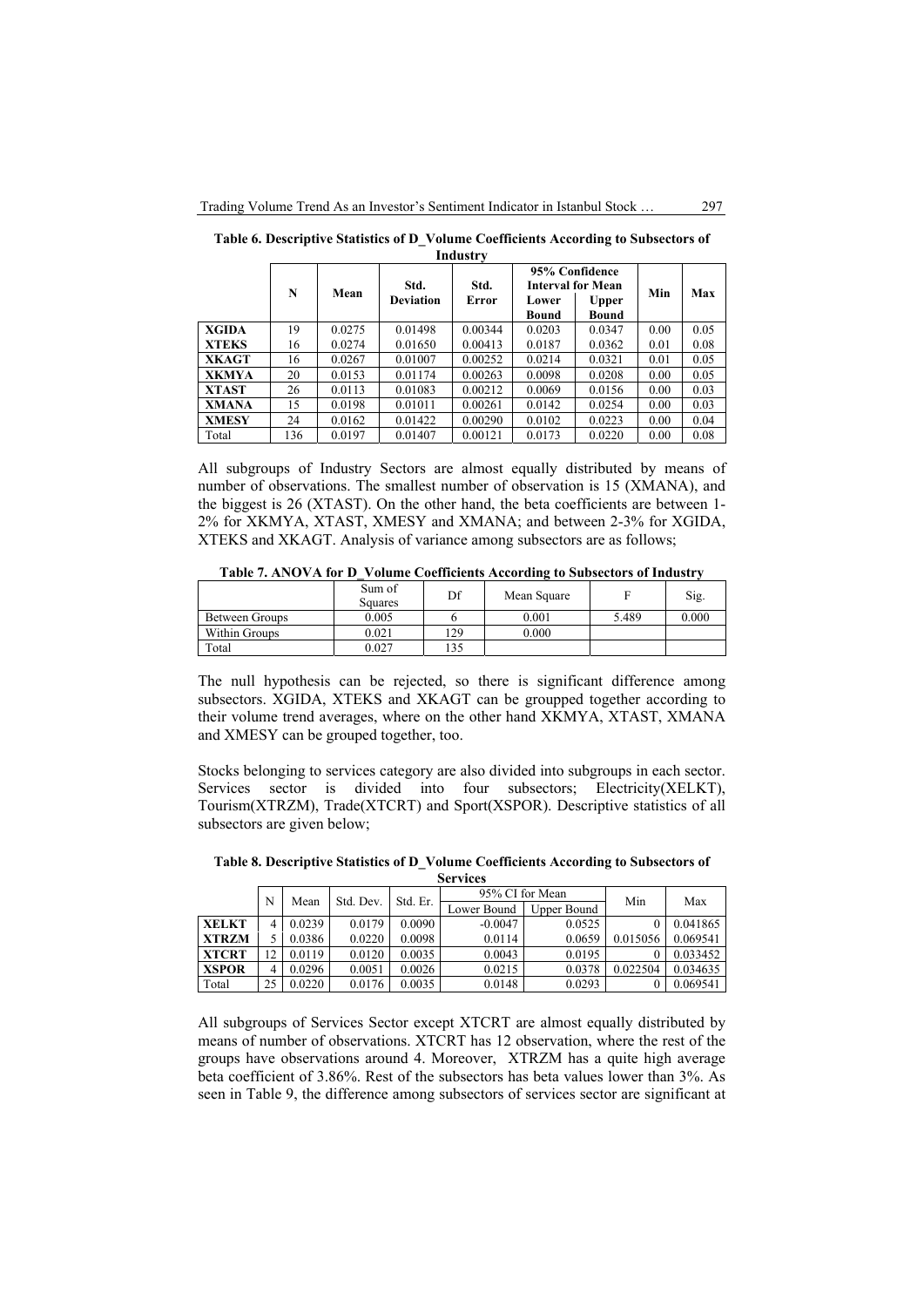5% significance level, so the hypothesis that all groups are of the same distribution can be rejected at that significance level.

| Table 9. ANOVA for D_Volume Coefficients According to Subsectors of Services |  |  |  |
|------------------------------------------------------------------------------|--|--|--|
|                                                                              |  |  |  |

|                | <b>Sum of Squares</b> | df | <b>Mean Square</b> |       | Sig.  |
|----------------|-----------------------|----|--------------------|-------|-------|
| Between Groups | 0.003                 |    | 0.001              | 4.385 | 0.015 |
| Within Groups  | 0.005                 |    | 0.000              |       |       |
| Total          | $0.007\,$             | 24 |                    |       |       |

According to the post-hoc table there are significant differences between XTCRT against XTRZM and XSPOR (probabilities are 0.3% and 5.00% accordingly).

Finances sector is divided into six subsectors; Banks (XBANK), Insurance (XSGRT), Leasing (XFINK), Holdings (XHOLD), Investment Trusts(XYORT) and Real Estate Investment Trusts (XGMYO). Descriptive statistics of all subsectors are given below;

**Table 10. Descriptive Statistics of D\_Volume Coefficients According to Subsectors of Finances**

| г шансеѕ     |    |           |              |          |                 |              |           |          |
|--------------|----|-----------|--------------|----------|-----------------|--------------|-----------|----------|
|              |    | N<br>Mean | Std.<br>Dev. | Std. Er. | 95% CI for Mean |              |           |          |
|              |    |           |              |          | Lower           | <b>Upper</b> | Min       | Max      |
|              |    |           |              |          | Bound           | Bound        |           |          |
| <b>XBANK</b> | 17 | 0.0053    | 0.0172       | 0.0042   | $-0.003$        | 0.0141       | $-0.0486$ | 0.02535  |
| <b>XSGRT</b> | ⇁  | 0.0116    | 0.0120       | 0.0045   | 0.0005          | 0.0227       | $\theta$  | 0.030239 |
| <b>XFINK</b> | 7  | 0.0189    | 0.0093       | 0.0035   | 0.0103          | 0.0275       | $\Omega$  | 0.028293 |
| <b>XHOLD</b> | 18 | 0.0096    | 0.0140       | 0.0033   | 0.0026          | 0.0165       | $-0.0155$ | 0.038388 |
| <b>XYORT</b> | 32 | 0.0255    | 0.0183       | 0.0032   | 0.0190          | 0.0321       | $\Omega$  | 0.081138 |
| <b>XGMYO</b> | 13 | 0.0152    | 0.0179       | 0.0050   | 0.0044          | 0.0260       | $\theta$  | 0.0523   |
| Total        | 94 | 0.0159    | 0.0178       | 0.0018   | 0.0122          | 0.0195       | $-0.0486$ | 0.081138 |

XYORT has the biggest number of observations with 32 observation, and in the second and third places there are XHOLD and XBANK with 18 and 17 observations. By means of volume trend beta XYORT has the highest coefficient with 3.86% and the second is XFINK with 1.89%. Moreover XBANK and XHOLD has the lowest D\_VOLUME coefficients such as 0.53% and 0.96%. As seen in Table 11, the differences among subsectors of services sector are significant at even at 1% significance level, so the hypothesis that all groups are of the same distribution can be rejected.

**Table 11. ANOVA for D\_Volume Coefficients According to Subsectors of Services** 

|                | <b>Sum of Squares</b> | df | <b>Mean Square</b> |       | Sig.  |
|----------------|-----------------------|----|--------------------|-------|-------|
| Between Groups | 0.006                 |    | 0.001              | 1.325 | 0.001 |
| Within Groups  | 0.024                 | 88 | 0.000              |       |       |
| Total          | 0.029                 |    |                    |       |       |

According to the post-hoc table there are significant differences between XYORT against XBANK, XSGRT and XHOLD (probabilities are 0.00%, 4.50% and 0.01% accordingly).

All in all, volume trend is an effective determinant of stock returns. 247 out of 317 stocks have significant coefficients for volume trend. Stocks of companies enlisted in XU030 Index are less subject to the effect of volume trend than rest of the stocks.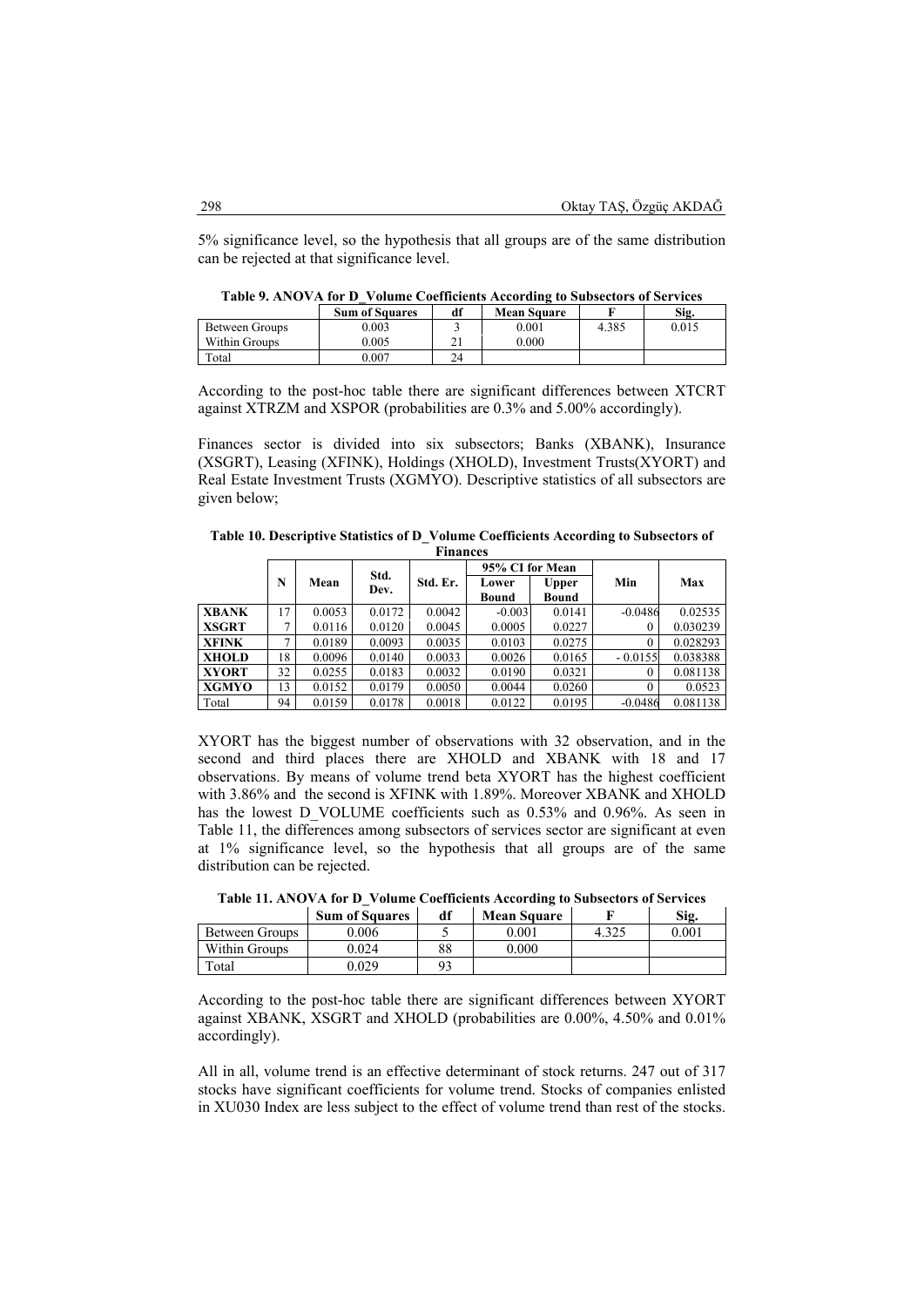Prices of stocks with higher volume trend coefficients are more dependent on changes in volume patterns. Services industry has the highest coefficients of volume trend, which is related with the relatively lower levels of market capitalization, free floating percentage and trading volumes.



**Figure.1 Histogram of volume trend betas** 

Figure.1 shows the histogram of volume trend betas. Majority of volume trend betas fall within 2 to 3% interval. Almost all of the observations have positive coefficients, which reflects the positive contribution of volume changes on stock returns. The distribution has a positive skewness (0,616) and kurtosis(4.576).

|          |                     |                    | <b>Statistic</b> | <b>Std. Error</b> |
|----------|---------------------|--------------------|------------------|-------------------|
| D VOLUME | Mean                | 0.0263             | 0.00095          |                   |
|          | 95% Confidence      | Lower Bound        | 0.0244           |                   |
|          | Interval for Mean   | <b>Upper Bound</b> | 0.0281           |                   |
|          | 5% Trimmed Mean     | 0.0254             |                  |                   |
|          | Median              | 0.0238             |                  |                   |
|          | Variance            |                    | 0.000            |                   |
|          | Std. Deviation      |                    | 0.01474          |                   |
|          | Minimum             |                    | $-0.05$          |                   |
|          | Maximum             | 0.08               |                  |                   |
|          | Range               | 0.13               |                  |                   |
|          | Interquartile Range | 0.02               |                  |                   |
|          | <b>Skewness</b>     | 0.616              | 0.156            |                   |
|          | Kurtosis            | 4.576              | 0.311            |                   |

**Table 11. Overall Descriptive Statistics of D\_Volume Trend Betas**

#### **5. Conclusion**

Sensitivity of investor sentiment by means of volume trend depends on the firm size, financial distress and firm age. In this work, the effect of sector membership is examined for the effects on volume trend. First of all, the biggest 30 companies listed on ISE according to market capitalization is tested for any difference from other firms. The results show that ISE-30 companies are less vulnerable to volume trend than the rest of the companies in the ISE. However the same result doesn't